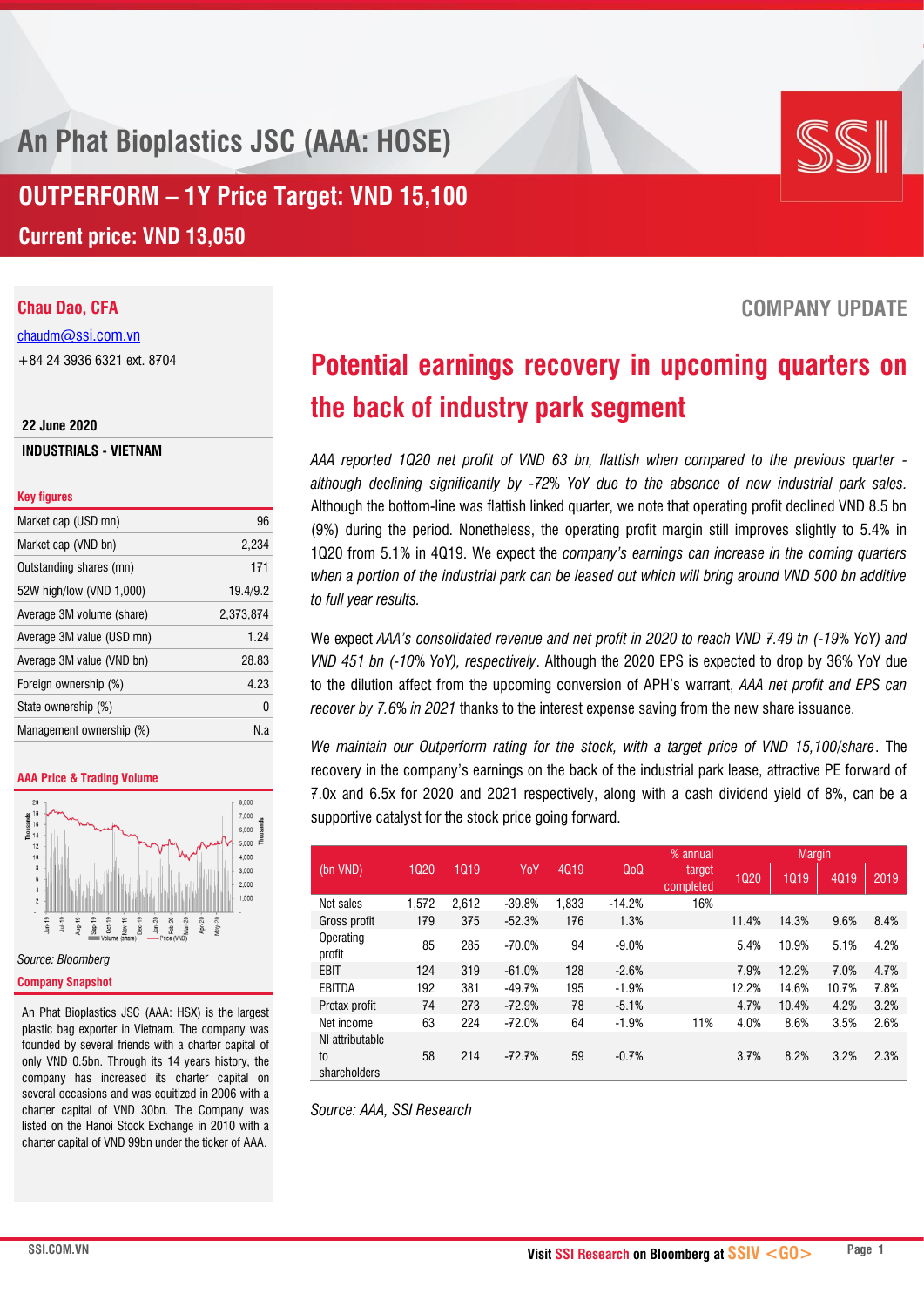|              | <b>Revenue</b> |           |               | <b>Gross profit</b> |         |               | Gross margin |           |  |
|--------------|----------------|-----------|---------------|---------------------|---------|---------------|--------------|-----------|--|
|              | 1019           | 1020      | <b>Growth</b> | 1019                | 1020    | <b>Growth</b> | 1019         | 1020      |  |
| <b>Total</b> | 2,612,337      | 1.572.347 | $-40%$        | 374.652             | 178.766 | $-52%$        | 14.51%       | $11.37\%$ |  |
| Trading      | .164.476       | 623.426   | -46%          | 25,599              | 32.131  | 26%           | 2.20%        | 5.15%     |  |
| Plastic bag  | 851.600        | 776.264   | -9%           | 113.264             | 103.385 | $-9%$         | 13.30%       | 13.32%    |  |
| Property     | 468.632        | 14.420    | -97%          | 204.636             | 8.011   | -96%          | 43.67%       | 55.56%    |  |

*Source: AAA, SSI Research*

# **A significant -39.8% decline in total revenue is mainly attributed to the trading and industrial park segment, while sales volume of the core business remains flat:**

Revenue from the **trading segment** decreased -46.5% to VND 623 bn in 1Q20 YOY. Trading represents 40% of total revenue during the quarter. While the -24% YoY decline in ASP is in line with the fall in resin prices, the - 30% decline in trading volume is in line with company's policy to reduce the size of trading activities in favor of an improving profit margins and managed receivables. As a result, trading's gross profit increased by 26% YoY, with GPM improving to 5.2% in 1Q20 from 2.2% in 1Q19 and 3% in 4Q19.

**Flat sales volume of plastic bags:** Sales volume of plastic bags were virtually flat when compared to 1Q19 at 22k tons. The slight decrease in sales volume to the EU and Japan market was offset by the increase by 10% in sales volume to the US market. The EU market remained the largest, with 49% of total sales by volume, while the Japan and US market accounted for 32% and 11% of the Company's sales volume, respectively. GPM from the segment was also flat at 13.3%. The segment was unaffected by the fluctuation in the oil price, as the company fixes the margin for most of its products.

**Profit from the industrial park segment can recover in 2Q or 3Q20:** AAA is currently in the midst talks with a counterparty to lease a portion of its industrial park. AAA is hopeful to lease 20k m2 of land and 40k m2 of workshop in either 2Q20 or 3Q20. If completed, revenue would increase to over VND 200 bn.

**Updates on the biodegradable materials project:** Anphat Holdings, the parent company of AAA, PBAT project with a capex of \$73.5 mn USD, is expected to be launched in early 2021 and completed after 18 months. The project has an annual capacity of 20k tons of PBAT resin, a type of biodegradable material. According to management, this biodegradable material project may help AAA mitigate its production cost for biodegradable plastic bags and cutlery, which currently generates around 10% of total AAA sales volume of finished products. This proportion is expected to increase to 30-40%, equivalent to 30-40 ktons/year, in the next 3-5 years. As noted in previous report, the project is expected to help reduce the bio plastic material cost by roughly 30% compared to import price.

**Anphat Holdings conversion plan of AAA shares**: APH expects to exercise their warrant in 2020 to get 40 mn shares at a price of VND 14,000/share. After this, APH will increase their stake in AAA from 48% to 58%. Although the warrant conversion will increase AAA's outstanding shares by 23.4% and bring a dilution effect, the cash flow of VND 560 bn from the deal would help to reduce AAA's interest expense per year by around VND 40 bn.

# **Earnings estimates**

Although earnings from the manufacturing and trading segments are along our consensus, we revise down our earnings forecast from VND 543 bn to VND 450 bn (-10% YoY) due to the delay in the lease of the Anphat Complex resultant of the Covid-19 pandemic slowdown. We assume that the company would lease 35k sqm of land (-63% YoY) and lease 40k sqm (-33% YoY) of workshop in 2020, bringing forth a revenue and gross profit of VND 501 bn (-29% YoY) and VND 207 bn (-33% YoY) in 2020, respectively.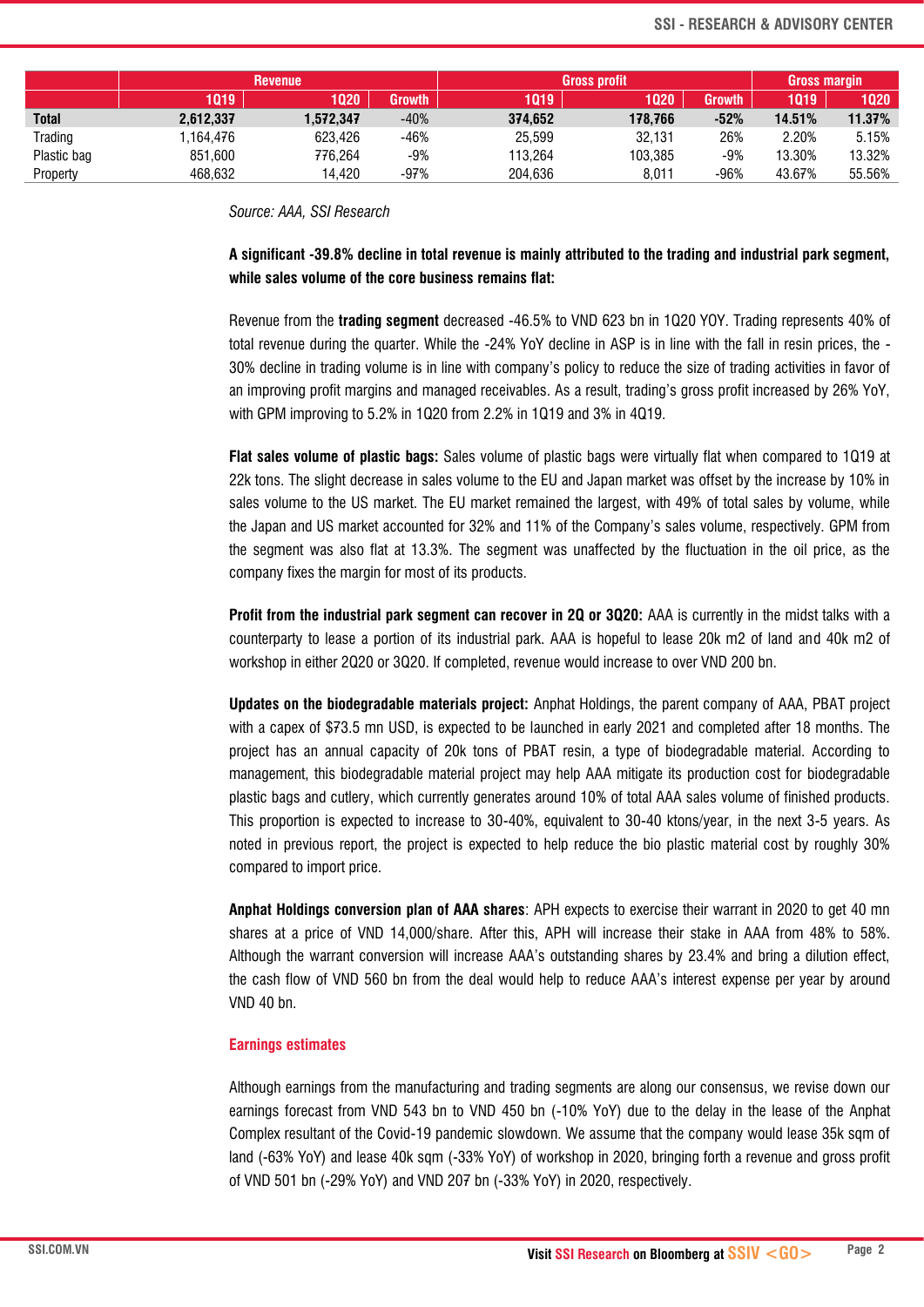On the other hand, we expect plastic bag factories to reach full production capacity, bringing with it a sales volume of 101k tons (+6% YoY). Accordingly, revenue and gross profit from this segment is expected to be VND 3.05 tn (-12% YoY) and VND 497 bn (+1% YoY). Meanwhile, revenue and gross profit from trading is expected at VND 3.2 tn (-29% YoY) and VND 129 bn (+11% YoY).

Given these assumptions, we expect AAA consolidated revenue and net profit in 2020 to decline VND 7.49 tn or -19% YoY and VND 451 bn or -10% YoY, respectively. For 2021, as the company's plastic bag plant reaches full capacity, we expect revenue to mildly decline to VND 7.354 tn (-2% YoY). After-tax profit is expected to increase by 7.6% to VND 488 bn thanks to a reduction in interest expense as mentioned above. We assume that the company will fully lease out its remaining area (around 65k sqm) of the Anphat Complex in the next year. Accordingly, 2020 and 2021 EPS is expected at VND 1,858 (-35.9% YoY) and VND 1,998 (+7.6% YoY)

## **Valuation and investment view**

At the current price, AAA is trading at 2020 and 2021 P/E forwards of 7.0x and 6.5x, which is quite attractive in our view. We maintain our Outperform rating for the stock, with a target price of VND 15,100/share based on the SoTP method, implying an upside of 16% from the current share price. The target price has taken into account the EPS dilutive effect of the APH warrant conversion, as mentioned above. The recovery in the company's earnings on the back of the industrial park lease, along with a cash dividend yield of 8%, can be a supportive catalyst for the stock price going forward.

| Property         | RNAV                          | 787 bn     |
|------------------|-------------------------------|------------|
| Others           | PE - based on target PR of 8x | $2,408$ bn |
| Total value      |                               | 3,195 bn   |
| Fair price/share |                               | 15,100     |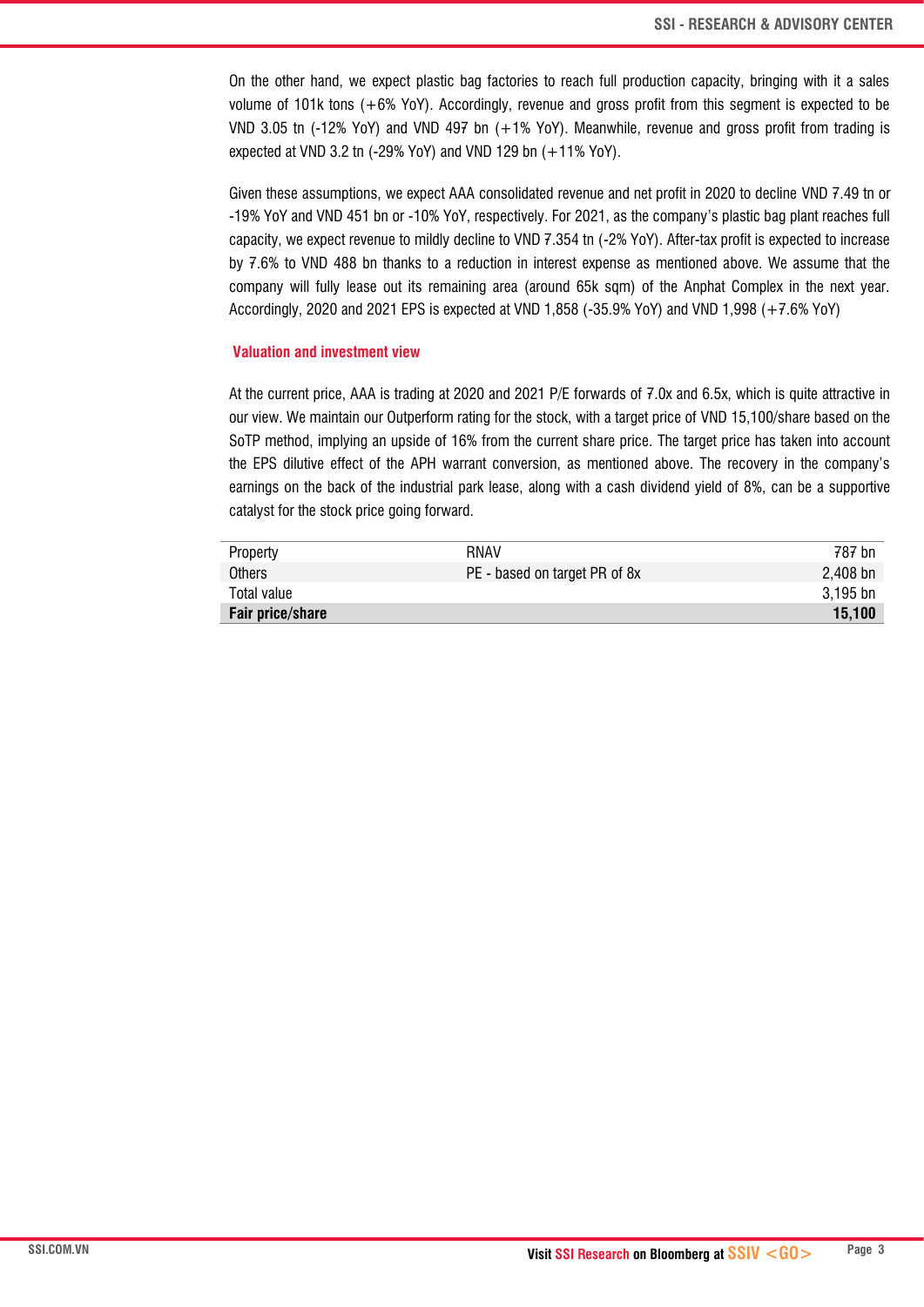# **APPENDIX: ANNUAL FINANCIAL STATEMENTS**

| <b>VND Billion</b>                    | 2018     | 2019     | 2020F | 2021F  | <b>VND Billion</b>              | 2018     | 2019     | 2020F    |
|---------------------------------------|----------|----------|-------|--------|---------------------------------|----------|----------|----------|
| <b>Balance Sheet</b>                  |          |          |       |        | <b>Income Statement</b>         |          |          |          |
| $+$ Cash                              | 645      | 350      | 377   | 647    | <b>Net Sales</b>                | 8,012    | 9,240    | 7,486    |
| + Short-term investments              | 721      | 1,194    | 1,460 | 1,460  | COGS                            | $-7,339$ | $-8,198$ | $-6,506$ |
| + Account receivables                 | 1,613    | 2,077    | 1,684 | 1,655  | <b>Gross Profit</b>             | 673      | 1,042    | 980      |
| $+$ Inventories                       | 863      | 1,226    | 976   | 956    | <b>Financial Income</b>         | 62       | 180      | 145      |
| + Other current assets                | 147      | 128      | 94    | 93     | <b>Financial Expense</b>        | $-209$   | $-266$   | $-225$   |
| <b>Total Current Assets</b>           | 3,989    | 4,974    | 4,591 | 4,811  | Income from associates          | 0        | 0        | 0        |
| + LT Receivables                      | 21       | 96       | 75    | 74     | <b>Selling Expense</b>          | $-157$   | $-217$   | $-210$   |
| + Net Fixed Assets                    | 2,199    | 2,081    | 2,053 | 2,010  | Admin Expense                   | $-124$   | $-149$   | $-150$   |
| + Investment properties               | 0        | 223      | 224   | 225    | Income from business operation  | 246      | 590      | 540      |
| + LT Assets in progress               | 1,208    | 294      | 294   | 294    | Net Other Income                | 8        | 7        | 0        |
| + LT Investments                      | 48       | 124      | 15    | 15     | Profit Before Tax               | 254      | 597      | 540      |
| + Other LT Assets                     | 63       | 198      | 130   | 128    | <b>Net Income</b>               | 212      | 502      | 454      |
| <b>Total Long-Term Assets</b>         | 3,540    | 3,016    | 2,790 | 2,745  | NI attributable to shareholders | 180      | 468      | 426      |
| <b>Total Assets</b>                   | 7,529    | 7,990    | 7,382 | 7,555  | Minority interest               | 32       | 33       | 27       |
| + Current Liabilities                 | 3,206    | 3,226    | 2,513 | 2,463  |                                 |          |          |          |
| In which: ST debt                     | 2,492    | 2,397    | 1,887 | 1,849  | Basic EPS (VND)                 | 1,115    | 2,897    | 1,858    |
| + Non-current Liabilities             | 1,343    | 1,499    | 814   | 798    | BVPS (VND)                      | 15,075   | 17,142   | 17,500   |
| In which: LT debt                     | 1,343    | 1,375    | 846   | 829    | Dividend (VND/share)            | 0        | 1,000    | 1,000    |
| <b>Total Liabilities</b>              | 4,549    | 4,724    | 3,327 | 3,261  | EBIT                            | 380      | 823      | 740      |
| + Contributed capital                 | 1,712    | 1,712    | 2,112 | 2,112  | <b>EBITDA</b>                   | 625      | 1,082    | 967      |
| $+$ Share premium                     | 532      | 532      | 712   | 712    |                                 |          |          |          |
| $+$ Retained earnings                 | 266      | 611      | 792   | 1,003  | <b>Growth</b>                   |          |          |          |
| + Other capital/fund                  | 470      | 411      | 438   | 468    | <b>Sales</b>                    | 96.9%    | 15.3%    | $-19.0%$ |
|                                       | 2,980    |          |       |        | <b>EBITDA</b>                   | 8.4%     | 73.1%    | $-10.6%$ |
| <b>Shareholders' Equity</b>           |          | 3,266    | 4,054 | 4,294  | EBIT                            | $-7.0%$  | 116.6%   |          |
| <b>Total Liabilities &amp; Equity</b> | 7,529    | 7,990    | 7,382 | 7,555  |                                 |          |          | $-10.1%$ |
|                                       |          |          |       |        | NI                              | $-19.4%$ | 136.5%   | $-9.6%$  |
| <b>Cash Flow</b>                      |          |          |       |        | Equity                          | 83.4%    | 9.6%     | 24.1%    |
| CF from operating activities          | 39       | 805      | 789   | 736    | <b>Chartered Capital</b>        | 104.8%   | 0.0%     | 23.4%    |
| CF from investing activities          | $-2,628$ | $-1,117$ | $-92$ | $-200$ | <b>Total assets</b>             | 64.5%    | 6.1%     | $-7.6%$  |
| CF from financing activities          | 2,726    | 17       | -670  | $-266$ |                                 |          |          |          |
| Net increase in cash                  | 136      | $-295$   | 27    | 270    | <b>Valuation</b>                |          |          |          |
| Beginning cash                        | 510      | 645      | 350   | 377    | P/E                             | 13.2     | 4.4      | 7.0      |
| <b>Ending cash</b>                    | 645      | 350      | 377   | 647    | P/B                             | 1.0      | 0.7      | 0.7      |
|                                       |          |          |       |        | P/Sales                         | 0.3      | 0.2      | 0.4      |
| <b>Liquidity Ratios</b>               |          |          |       |        | Dividend yield                  | 0.0%     | 7.9%     | 7.7%     |
| Current ratio                         | 1.24     | 1.54     | 1.83  | 1.95   | EV/EBITDA                       | 8.0      | 4.1      | 0.9      |
| Acid-test ratio                       | 0.93     | 1.12     | 1.40  | 1.53   | EV/Sales                        | 0.6      | 0.5      | 0.1      |
| Cash ratio                            | 0.43     | 0.48     | 0.73  | 0.86   |                                 |          |          |          |
| Net debt / EBITDA                     | 4.05     | 3.06     | 2.37  | 2.23   | <b>Profitability Ratios</b>     |          |          |          |
| Interest coverage                     | 3.02     | 3.65     | 3.71  | 4.62   | Gross Margin                    | 8.4%     | 11.3%    | 13.1%    |
| Days of receivables                   | 25.3     | 28.0     | 32.3  | 29.5   | <b>Operating Margin</b>         | 4.2%     | 7.5%     | 8.2%     |
| Days of payables                      | 28.4     | 27.4     | 29.8  | 25.8   | Net Margin                      | 2.6%     | 5.4%     | 6.1%     |
| Days of inventory                     | 34.8     | 46.5     | 61.8  | 55.3   | Selling exp./Net sales          | 2.0%     | 2.3%     | 2.8%     |
|                                       |          |          |       |        | Admin exp./Net sales            | 1.5%     | 1.6%     | 2.0%     |
| <b>Capital Structure</b>              |          |          |       |        | <b>ROE</b>                      | 9.2%     | 16.1%    | 12.4%    |
| Equity/Total asset                    | 0.40     | 0.41     | 0.55  | 0.57   | R <sub>O</sub> A                | 3.5%     | 6.5%     | 5.9%     |
| Liabilities/Total Assets              | 0.60     | 0.59     | 0.45  | 0.43   | ROIC                            | 5.9%     | 10.0%    | 9.0%     |
| Liabilities/Equity                    | 1.53     | 1.45     | 0.82  | 0.76   |                                 |          |          |          |
| Debt/Equity                           | 1.29     | 1.15     | 0.67  | 0.62   |                                 |          |          |          |
| ST Debt/Equity                        | 0.84     | 0.73     | 0.47  | 0.43   |                                 |          |          |          |
|                                       |          |          |       |        |                                 |          |          |          |

*Source: Company, SSI Research*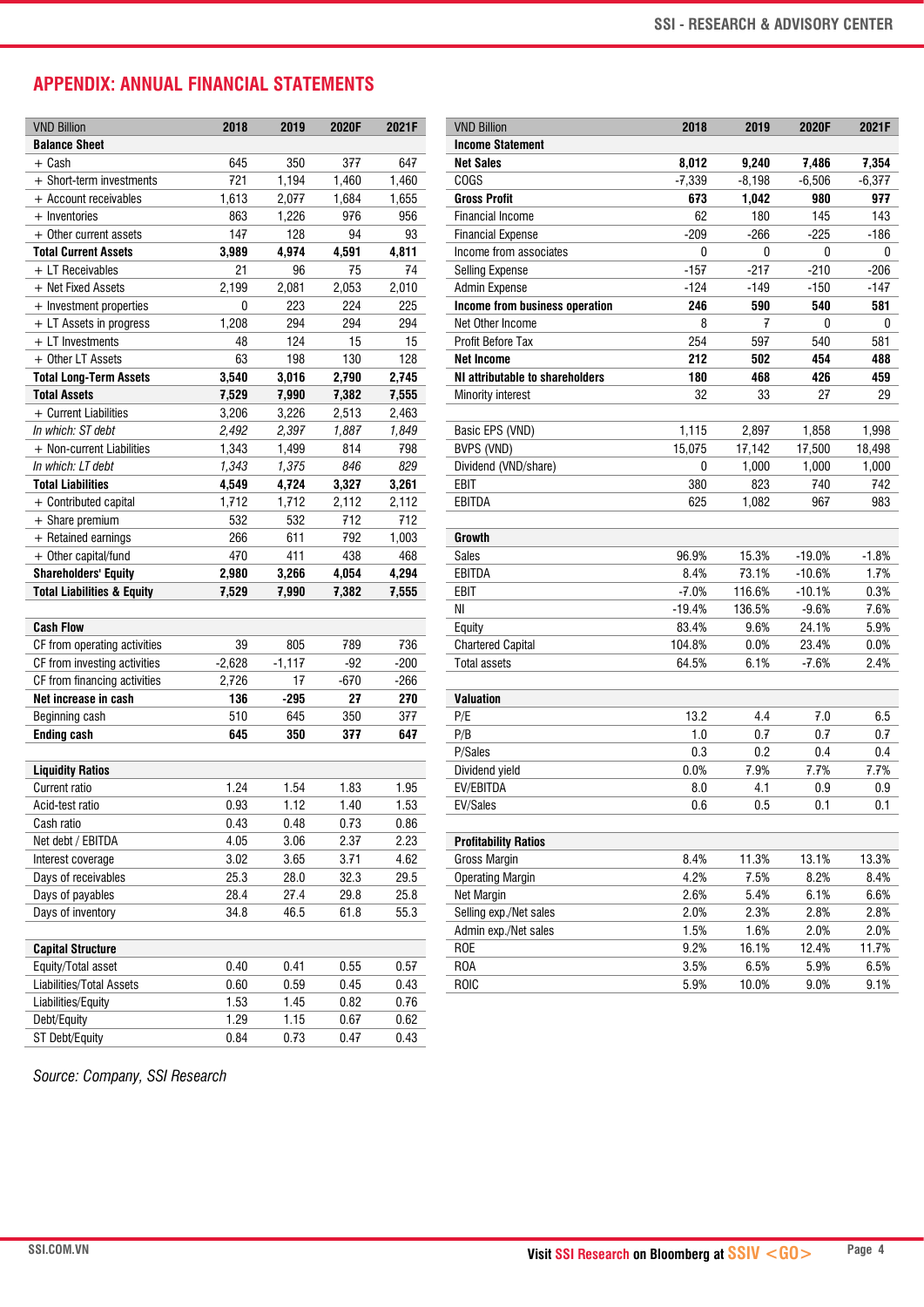# **ANALYST CERTIFICATION**

The research analyst(s) on this report certifies that (1) the views expressed in this research report accurately reflect his/her/our own personal views about the securities and/or the issuers and (2) no part of the research analyst(s)' compensation was, is, or will be directly or indirectly related to the specific recommendation or views contained in this research report.

# **RATING**

**Buy:** Expected to provide price gains of at least 10 percentage points greater than the market over next 12 months

**Outperform:** Expected to provide price gains of up to 10 percentage points greater than the market over next 12 months.

**Market Perform:** Expected to provide price gains similar to the market over next 12 months.

**Underperform:** Expected to provide price gains of up to 10 percentage points less than the market over next 12 months.

**Sell:** Expected to provide price gains of at least 10 percentage points less than the market over next 12 months

# **DISCLAIMER**

The information, statements, forecasts and projections contained herein, including any expression of opinion, are based upon sources believed to be reliable but their accuracy completeness or correctness are not guaranteed, Expressions of opinion herein were arrived at after due and careful consideration and they were based upon the best information then known to us, and in our opinion are fair and reasonable in the circumstances prevailing at the time, and no unpublished price sensitive information would be included in the report. Expressions of opinion contained herein are subject to change without notice. This document is not, and should not be construed as, an offer or the solicitation of an offer to buy or sell any securities, SSI and other companies in the SSI and/or their officers, directors and employees may have positions and may affect transactions in securities of companies mentioned herein and may also perform or seek to perform investment-banking services for these companies.

This document is for private circulation only and is not for publication in the press or elsewhere. SSI accepts no liability whatsoever for any direct or consequential loss arising from any use of this document or its content. The use of any information, statements forecasts and projections contained herein shall be at the sole discretion and risk of the user.

# **RESEARCH OFFICE**

## **HO CHI MINH CITY**

Floor 18th, Office Tower 2, Saigon Centre, 67 Le Loi Street, Ben Nghe Ward, District 1, Ho Chi Minh City

Tel: (84-28) 3636 3688

Fax: (84-28) 3636 3668

## **HANOI CITY**

1C Ngo Quyen Street, Ly Thai To Ward, Hoan Kiem Dist., Ha Noi City Tel: (84-24) 3936 6321 Fax: (84-24) 3936 6311